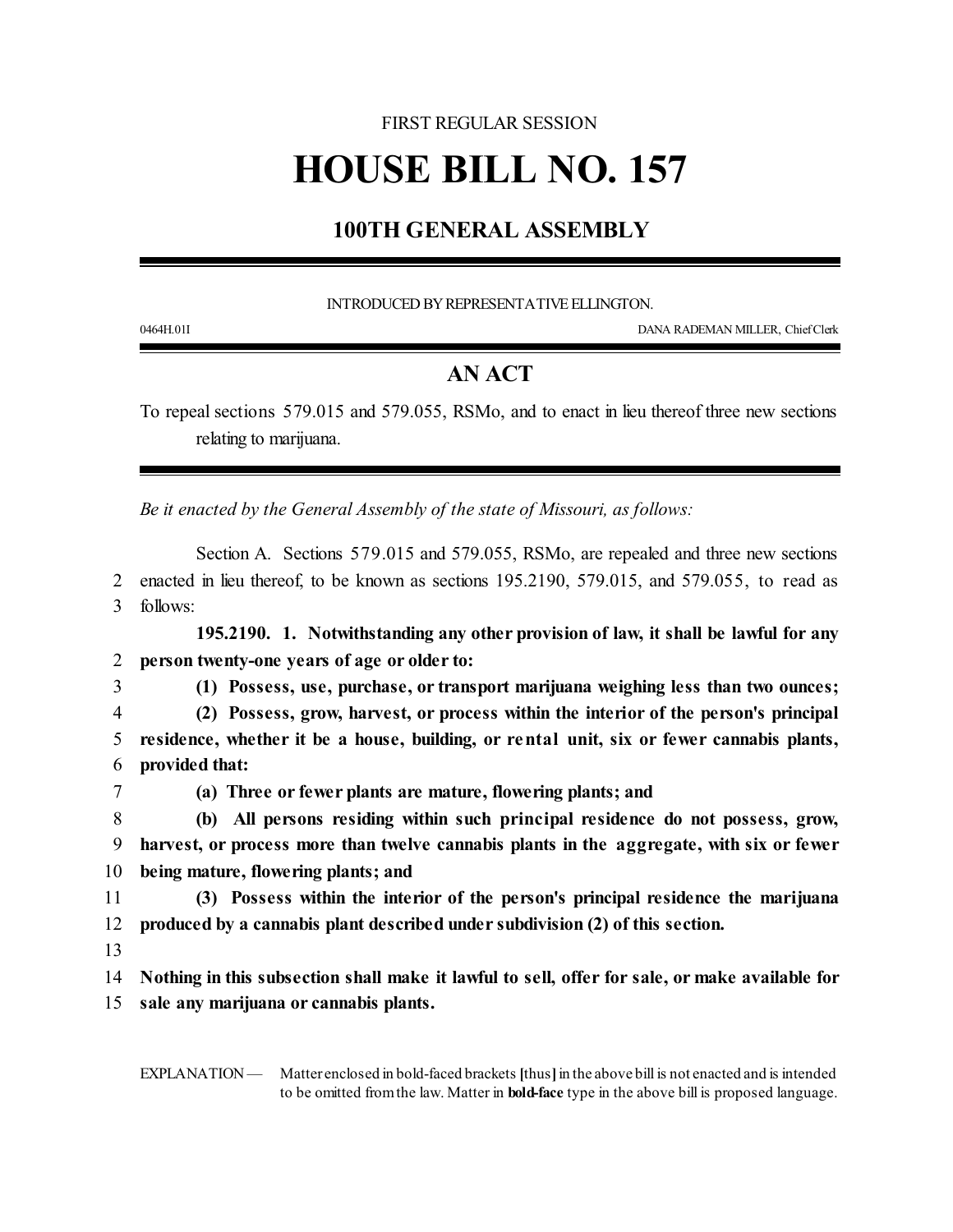HB 157 2

 **2. As used in this chapter and chapter 579, the term "controlled substance" shall not include marijuana if it complies with a provision under subsection 1 of this section. "Controlled substance" shall include any marijuana or cannabis plant sold, offered for sale, or made available for sale.**

 **3. Notwithstanding any other provision, no government entity shall limit or refuse to provide any service, program, or benefit to any pe rson based upon or by reason of conduct that is made lawful by this section.**

 **4. Nothing in this section shall be construed to require any government entity or any employer to permit or accommodate the us e , consumption, possession, transfer, display, transportation, sale, or growing of marijuana in the workplace or to affect the ability of any such government entity or employer to establish and enforce policie s restricting the use of marijuana by employees.**

 **5. Nothing in this section shall be construed to permit driving while intoxicated by marijuana or driving while impaired by use or ingestion of marijuana.**

 **6. Nothing in this section shall be construed to prohibit any business, corporation, government entity, organization, person, or other entity that occupies, owns, or controls any real property from prohibiting or regulating the possession, consumption, use, display, transfer, distribution, sale, transportation, or growing of marijuana on or in that property.**

579.015. 1. A person commits the offense of possession of a controlled substance if he or she knowingly possesses a controlled substance, except as authorized by this chapter or chapter 195.

 2. The offense of possession of any controlled substance except thirty-five grams or less of marijuana or any synthetic cannabinoid is a class D felony**, except as provided in section 195.2190**.

 3. The offense of possession of more than ten grams but thirty-five grams or less of marijuana or any synthetic cannabinoid is a class A misdemeanor**, except as provided in section 195.2190**.

 4. The offense of possession of not more than ten grams of marijuana or any synthetic cannabinoid is a class D misdemeanor. If the defendant has previously been found guilty of any offense of the laws related to controlled substances of this state, or of the United States, or any state, territory, or district, the offense is a class A misdemeanor. Prior findings of guilt shall be pleaded and proven in the same manner as required by section 558.021. **The provisions of this subsection shall not apply to any person in compliance with the provisions of section 195.2190.**

 5. In any complaint, information, or indictment, and in any action or proceeding brought for the enforcement of any provision of this chapter or chapter 195, it shall not be necessary to